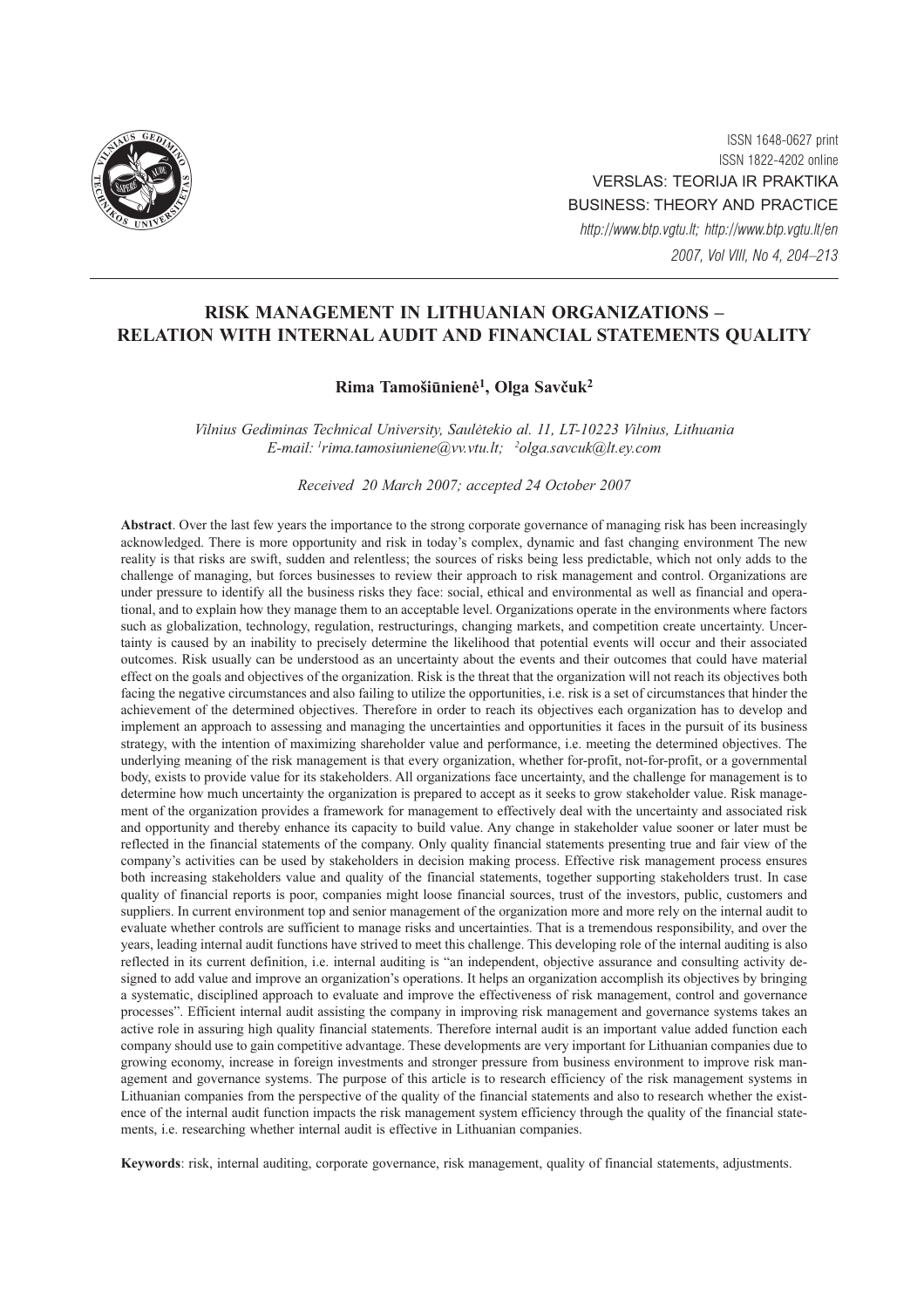### 1. Introduction

Recently, all companies all over the world have been challenged to find a robust way to qualify, quantify and manage business risks and improve governance processes. The main reasons for such developments were growing competition and development of information technologies, accounting scandals, corporate disasters and their significance, changes in the legal environment.

The main reasons that caused requirement to improve corporate governance were accounting scandals and corporate disasters (Enron (US), WorldCom (US), Parmalat (Italy) [1]), which were significant in scope, continuing to occur with an enormous regularity (e.g., financial frauds, bankruptcies, manipulations with earnings, accounting principles, etc.), and these disasters often were accompanied by questioning where members of the board, auditors, regulators were.

The other reason causing questioning of corporate governance quality and requiring improvement of its efficiency were changes in legal environment, which has raised the penalties and increased responsibility for the directors and chief executives of public companies. Such increases in responsibility reflect the greater legal risk of corporate director service, as well as the need for ever-improved governance practices.

Also it is very important that current business environment being extremely quick and dynamic require companies improve risk management and governance systems to be competitive, survive and develop.

Governance improvement initiative also reached Lithuania. The above reasons, constantly growing economy, increasing direct foreign investments caused that in August, 2006 JSC "Vilniaus vertybinių popierių birža" has issued Lithuanian Governance Code for companies listed on the Lithuanian Stock Exchange requiring certain improvements of the governance processes, including establishment and operation of effective risk management system and establishment of internal audit function. Additionally, in April 2007 changes in Lithuanian Law on Audit were provided for analysis to organizations of interest. These changes require improvement in governance processes of listed companies, including efficient risk management systems and establishment of audit committees.

This indicates that poor governance is not welcomed anymore as among a lot of negative consequences of poor governance processes are bankruptcies, frauds, earnings restatements, quickly diminishing in value stocks, loss of credibility, loss of business partners, loss of customers, loss of careers and many other negative impacts on the activities of organizations. It is obvious that none of the organizations can afford the cost of governance failures. It is obvious that in current days and circumstances it is not sufficient to establish a formal corporate governance process within an organization. It is extremely important to ensure the efficiency of this process.

Talking about corporate governance it is necessary to provide how we can understand what is meant by this concept. We suggest this definition, i.e. corporate governance is as a structure including stakeholders, the board and the management, through which the objectives of an organization are set and with a certain means, which ensure the risks facing the organization in achieving its goals are being identified, assessed and managed, are attained and this attainment is being properly monitored [2]. It is obvious that this definition clearly emphasizes risk management importance.

Aim of the research. This article aims to analyze what is meant by concept risk and its management and what particular frameworks can be implemented in order for the risk management process to be efficient, also ensuring quality and reliability of the financial statements, including support from efficient internal audit function. The research covers analysis of the efficiency of risk management systems including internal audit in the biggest Lithuanian companies with respect to the quality of the financial statements.

Research methods. Comparative analysis of theories and studies was applied to analyze risk management methodologies, identify steps necessary for the risk management system efficiency, determine place of internal audit in this system, also referring to the quality of the financial statements. Analysis of the adjustments to the financial statements in the biggest Lithuanian companies and statistical tests were performed to evaluate risk management system efficiency in these companies and estimate impact of the internal audit on the quality of the financial statements.

#### 2. Concept of the risk management in organization

Before elaborating on the concept and essence of the enterprise risk management and actions it includes or has to include to be efficient, the term "risk" should be explained. Traditionally, risk management focused solely on financial risk, i.e. mismatching of assets and liability. This might be supported by the definition of the risk provided by Wikipedia, i.e. "risk is the potential impact (positive or negative) on an asset or some characteristic of value that may arise from some present process or from some future event. In everyday usage, "risk" is often used synonymously with "probability" and restricted to negative risk or threat" [3]. The question is whether this is sufficient in the current business environment, whether the risk might cover only the possibility of the losses the organization might face, i.e. only negative unfavorable circumstances. Clearly not.

The other more broad definition of the risk is suggested by Selim and McNamee [4] defining risk as "a concept used to express uncertainty about the events and/or their outcomes that could have a material effect on the goals and objectives of the organization". The other at first sight simple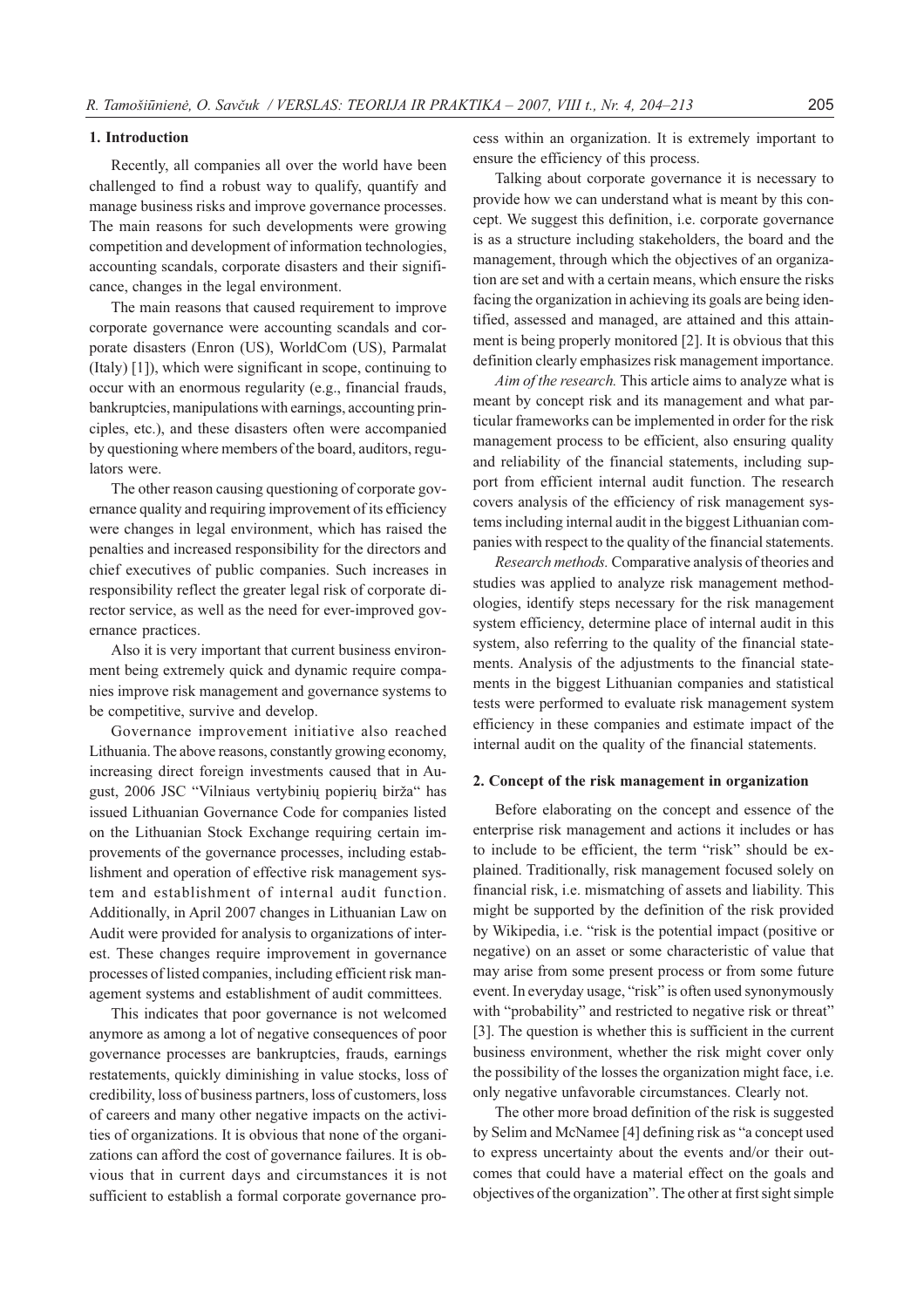definition of the risk provided by David Griffiths [5] defines a risk "as a set of circumstances that hinder the achievement of objectives".

These definitions require existence of the objectives. If there are no objectives, there is no risk. Therefore circumstances affecting the organization and ability to meet its objectives can be both unfavorable and favorable. Unfavorable circumstances create obstacles for the organization to meet its objectives, however in the current fast changing business environment with the intense competition only those organizations which are able to exploit favorable circumstances and achieve competitive advantage simultaneously meeting its objectives can survive and flourish. Therefore when analyzing risk management in the organization it is necessary to bear in mind that risk management must include both the means to cope with unfavorable circumstances and ability to fully exploit favorable circumstances for the organization to achieve its objectives. It is necessary not to limit these circumstances only to the financial factors, but take into account various factors that have an effect on the organization.

Therefore in this article we suggest to understand risk as an uncertainty about the events and their outcomes that could have material effect on the goals and objectives of the organization. Risk is the threat that the organization will not reach its objectives both facing the negative circumstances and also failing to utilize the opportunities. Understanding of risk and its broadened concept further requires identification of the process which might be used to manage the risks and ensure the organization achieves its objectives and also to determine what particular and the most efficient framework the organizations must implement in order to manage the risk effectively.

The organization risk management approach began to emerge in the late 1990s. Early adopters recognized that changes in technology, globalization, corporate financing, and numerous other risk drivers were increasing the complexity and volume of risks. They also began to realize that traditional approaches were no longer effective ways to identify, assess, and respond to the growing variety of risks across a complex organization. Now organization risk management has become a hot topic, representing more than just another management means. In fact, as Patrick Stroh wrote in the July 2005 Strategic Finance article "Enterprise Risk Management at United Health Group": "Enterprise risk management is quickly becoming the new minimum standard, and it may well be the key to survival for many companies" [6].

This shift in risk management trends led the Committee of Sponsoring Organizations of the Treadway Commission (COSO) to develop a conceptual framework for enterprise risk management. Enterprise Risk Management—Integrated Framework, released in September 2004 [7], which defines enterprise risk management as follows: "Enterprise risk

management is a process, effected by an entity's board of directors, management, and other personnel, applied in strategy setting and across the enterprise, designed to identify potential events that may affect the entity, and manage risk to be within its risk appetite, to provide reasonable assurance regarding the achievement of entity objectives."

The Institute of Internal auditors determines that risk management is "a structured, consistent and continuous process across the whole organization for identifying, assessing, deciding on responses to and reporting on opportunities and threats that affect the achievement of its objectives"[8].

Both definitions emphasize that risk management is the process of planning, organizing, leading, and controlling the activities of an organization to minimize the effects of risk on an organization's capital and earnings. Risk management also expands the process to embrace not just risks associated with accidental losses but also financial, strategic, operational, and other risks. Risk management goes beyond normal accounting rules for writing down the assets and liabilities of an organization, working further to place a value both on the true market value of an item as well as on the risk associated with that item.

It is necessary to understand that any risk impact on the organization impacts its financial results either positively or negatively. Efficient risk management framework must ensure that risk impact correctly and on timely basis is accounted in the financial statements of the company, thus company presents quality financial statements depicting true and fair view of its activities and risk impact. In case risk management system is not efficient, quality of the financial statements cannot be guaranteed.

#### 3. Risk management framework

There is a number of ways the organization can manage risks to bring them to an acceptable level. The organization can avoid the risks, however this may mean giving up significant opportunities. The organization can transfer risks (e.g. insurance), the organization can tolerate risks, without planning any contingencies. This does not mean that no-one will address this risk, but the means for its management will be created and implemented only when the organization faces the risk actually. Also it is possible to tolerate risk and plan contingencies, i.e. create management means if the risk becomes reality. Also it is possible to introduce some processes to reduce the consequence or likelihood of the risk. These processes are usually referred to as 'controls' and include everything from having a clear strategy to installing an alarm system. However certain framework must be in place to decide which particular way of the risk management has to be selected and implemented. Without such a framework it is not possible to decide whether the risk should be avoided or whether it should be managed, or its consequences or likelihood should be re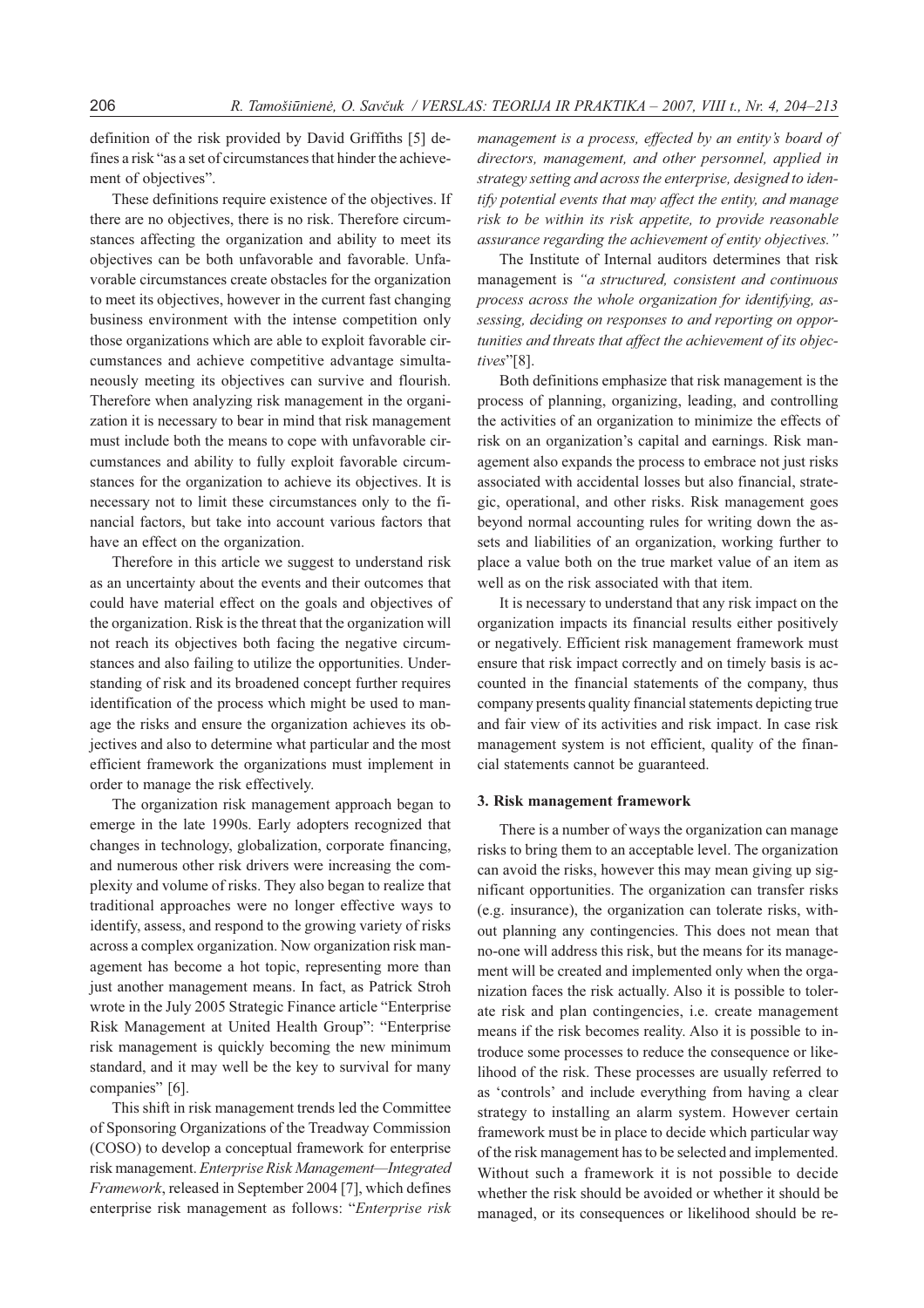duced. Supporting the importance of risk management for the organization in order to determine what particular role in it must be attributed to the internal audit it is necessary to identify what steps this process must include and what particular activities must be done at each particular step in order for this process to be efficient.

It is obvious that there is no one single and universal risk management framework to be adopted in all cases, however summarizing analysis of risk management methodologies [9], in our opinion the below steps are in common and as it is depicted in Fig. 1, must be present in each organization when implementing risk management process:

- Analysis of the internal environment and determining risk management context – the internal environment encompasses the tone of an organization, and sets the basis for how risk is viewed and addressed by an entity's people, including risk management philosophy and risk appetite, integrity and ethical values, and the environment in which they operate. It is necessary to obtain a comprehensive understanding of the organization, focusing on overall strategy, vision, mission, objective setting, risk appetite, risk tolerances, and the interrelationships therein. It is critical to only understand what the company does, how it buys, from whom it buys, how it sells, where it manufactures, etc.
- Objective Setting Objectives must exist before management can identify potential events affecting their achievement. Enterprise risk management ensures that management has in place a process to set objectives and that the chosen objectives support and align with the entity's mission and are consistent with its risk appetite. Objective setting and company background in conjunction with an understanding of the internal environment provides perspective on the business so that the risk identification process can begin. Objective setting includes the strategic and business objectives and the relationship between each of these and the company's overall vision and mission.
- Identification and description of risks internal and external events affecting achievement of the entity's objectives must be identified, distinguishing between risks and opportunities. Opportunities are channeled back to management's strategy or objective-setting processes. It is important not to limit this process to financial factors, i.e. it is necessary to take into account strategic risk, business risk, operational risk, market risk, credit risk and other.
- Risk Assessment (prioritization) risks are analyzed, considering likelihood and impact, as a basis for determining how they should be managed. Risks are assessed on an inherent and a residual basis.
- $Risk$   $Response$  the management selects risk re-



Fig. 1. Joint risk management framework

sponses – avoiding, accepting, reducing, or sharing risk – developing a set of actions to align risks with the entity's risk tolerances and risk appetite.

- Control Activities policies and procedures are established and implemented to help ensure the risk responses are effectively carried out.
- Information and Communication relevant information on risk management process is identified, captured, and communicated in a form and timeframe that enable people to carry out their responsibilities. Effective communication also occurs in a broader sense, flowing down, across, and up the entity.
- Monitoring and review the entirety of enterprise risk management is monitored and modifications made as necessary. Monitoring is accomplished through ongoing management activities, separate evaluations, or both. Implementing an effective risk monitoring process involves several components.

It is necessary to have in mind that the board has overall responsibility for ensuring that risks are managed. In practice, the board will delegate the operation of the risk management framework to the management team, who will be responsible for completing the activities below. Everyone in the organization plays a role in ensuring successful organization risk management but the primary responsibility for identifying risks and managing them lies with management. Risk management can make a major contribution towards helping an organization manage the risks to achieving its objectives, i.e. the organization has greater likelihood of achieving objectives, improved understanding of the key risks and their wider implications, greater management focus on the issues that really matter, fewer surprises or crises, more focus internally on doing the right things in the right way and more informed risk-taking and decisionmaking.

Obviously efficient risk management methodology allows ensuring preparation and presentation to the stakeholders qualitative financial statements providing true and fair view of the activities of the organization. Taking into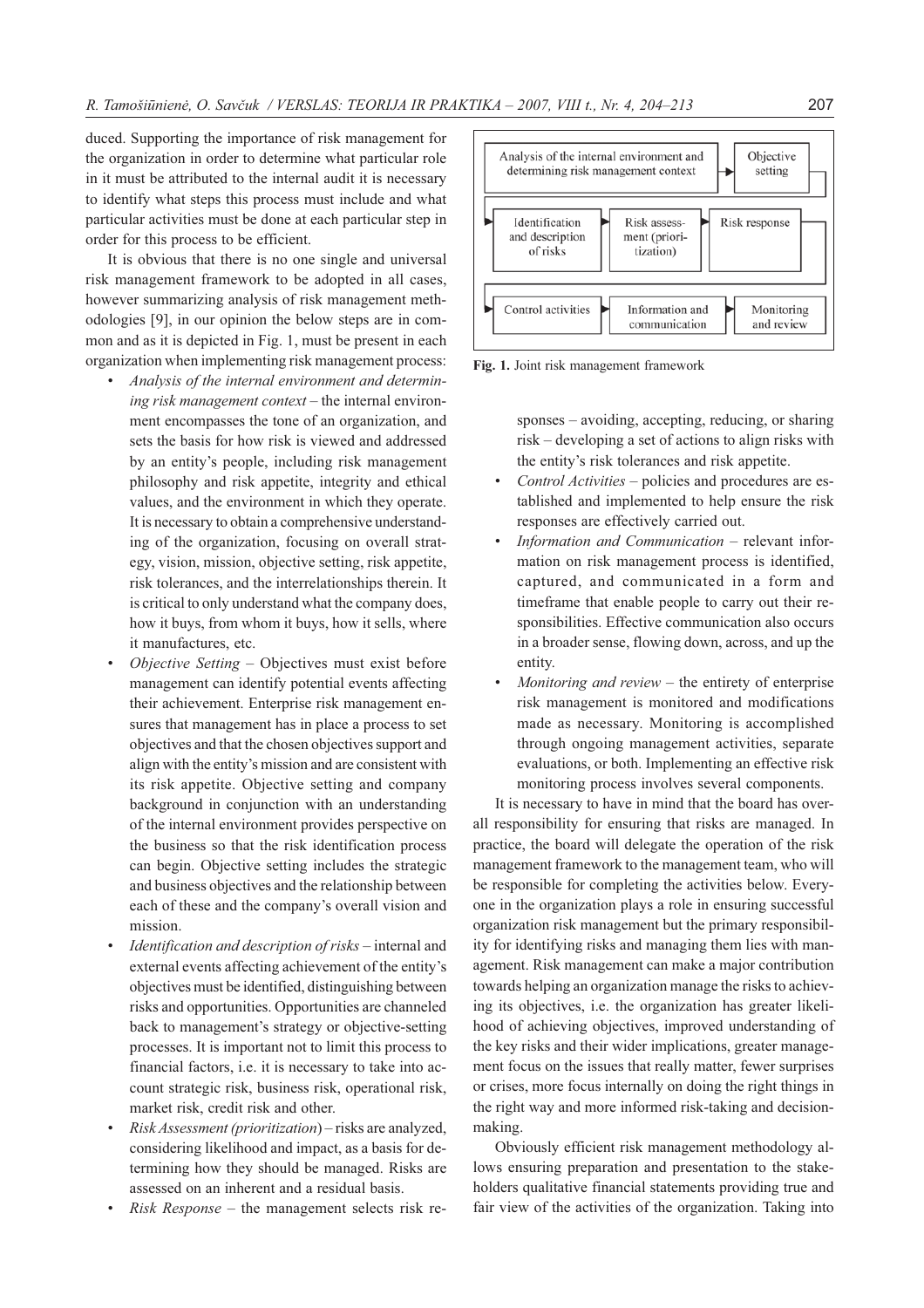account these main risk management implementation issues it is necessary to analyze what place internal audit has in risk management process and what its role in this process is.

#### 4. Role of internal auditing in risk management

These days internal audit provides a variety of services to the organization, which include conducting financial, performance, compliance, system security and due diligence audits, participating in committees to select new accounting software, revising the organization's code of conduct, organizing training courses in internal control to new managers. Therefore it is a very narrow approach to limit internal auditing activities only to the assurance services.

In the year 2002 the new definition of internal auditing was designed to accommodate the profession's expanding role and responsibilities [10]: "Internal auditing is an independent, objective assurance and consulting activity designed to add value and improve an organization's operations. It helps an organization accomplish its objectives by bringing a systematic, disciplined approach to evaluate and improve the effectiveness of risk management, control, and governance processes."

So what is the main purpose of the internal audit taking into account risk management of the organization? The main aim of internal auditing is to assist the organization to achieve its objectives. Looking at the latest definition in detail taking into account only those parts which directly talk about risk management allows outlining how internal audit is seen in the risk management context, i.e.:

- Independent: the function carrying out the internal auditing activity should be outside the normal management hierarchy, ideally responsible to a board executive, or similar, with a strong reporting line to the chairman of the audit committee.
- Opinion: This is the keyword in the definition. The objective of the internal auditing is all about telling management, and through them the stakeholders, whether risks are being managed. The word 'assurance' is often used but it doesn't allow for the circumstances where assurance can not be given. An opinion can be good or bad.
- Managed: Risks are managed by using the response processes: avoid, transfer, tolerate, treat.
- Acceptable: This means that the response processes are managing risks to a level that management consider reasonable. This level is known as the 'risk appetite' of the organization. Thus internal auditors have to understand this risk appetite, against which the significance of risks can then be measured. It also implies that, when management is assuring the board that it is controlling risks, the risk appetite must be understood by all. It is the board that defines the risk appetite, which the internal audit ac-

tivity must accept, even if it considers it is set too high or low. However, the board has a responsibility to its stakeholders and probably has to comply with legislation that requires it to maintain a proper system of internal control.

It is clear that internal audit must provide an assurance for the risk management in the organization. It is clear that managers own risks and it is their responsibility to control them. Internal auditing in its turn provides an opinion for management, as to whether risks are properly managed. By stating that the internal audit activity should evaluate and contribute to the improvement of risk management, control and governance, the Institute of Internal Auditors in the year 2004 recognized [8] the assurance and consulting role of internal auditors in corporate governance.

Also it is worth noting that as one of the aims of risk management system is to ensure quality of the financial statements of the company, internal audit ensuring risk management system efficiency also plays an important role in impacting on quality of the financial statements. This can be supported by research made in 2004 by Jeffrey Cohen, Ganesh Krishnamoorthy and Arnie Wright [11] who proved that existence of efficient audit causes higher quality of the financial statements in the companies. Also in the year 2004 US Association of Certified Fraud Examiners researched 508 fraud cases in the companies, 57 % of which had internal audit functions and it was proved that losses suffered because of fraud were lower in the companies with internal audit function.

It is also important that the specific role of internal auditors in risk management for all cases is a very time specific aspect and can change very quickly, especially as a consequence of the implementation of new corporate governance regulations. Moreover, their role in risk management is also country specific, thus different for both groups of cases. Secondly, it becomes clear that the constantly emerging changes in the business environment (e.g. tendency towards further globalization, new technologies) can be considered as an important basis for the role of internal auditors in risk management. Changes in the environment lead to new risks, which create the need for new internal controls to manage these risks. Each change creates opportunities for internal auditors to play an influencing role. Internal auditors can work in a risk – based way, i.e. a regular update of their own risk assessments allows them to anticipate new risks and adjust their audit planning and assurance efforts to these new risks. Internal auditors also can actively contribute to the adjustment of the internal controls to these newly emerged or changed risks.

It might seem that there are no obstacles for the implementation of the risk management and involvement of the internal auditor in his process, however certain issues must be taken into account in order to ensure efficient implementation. It might happen that the board members want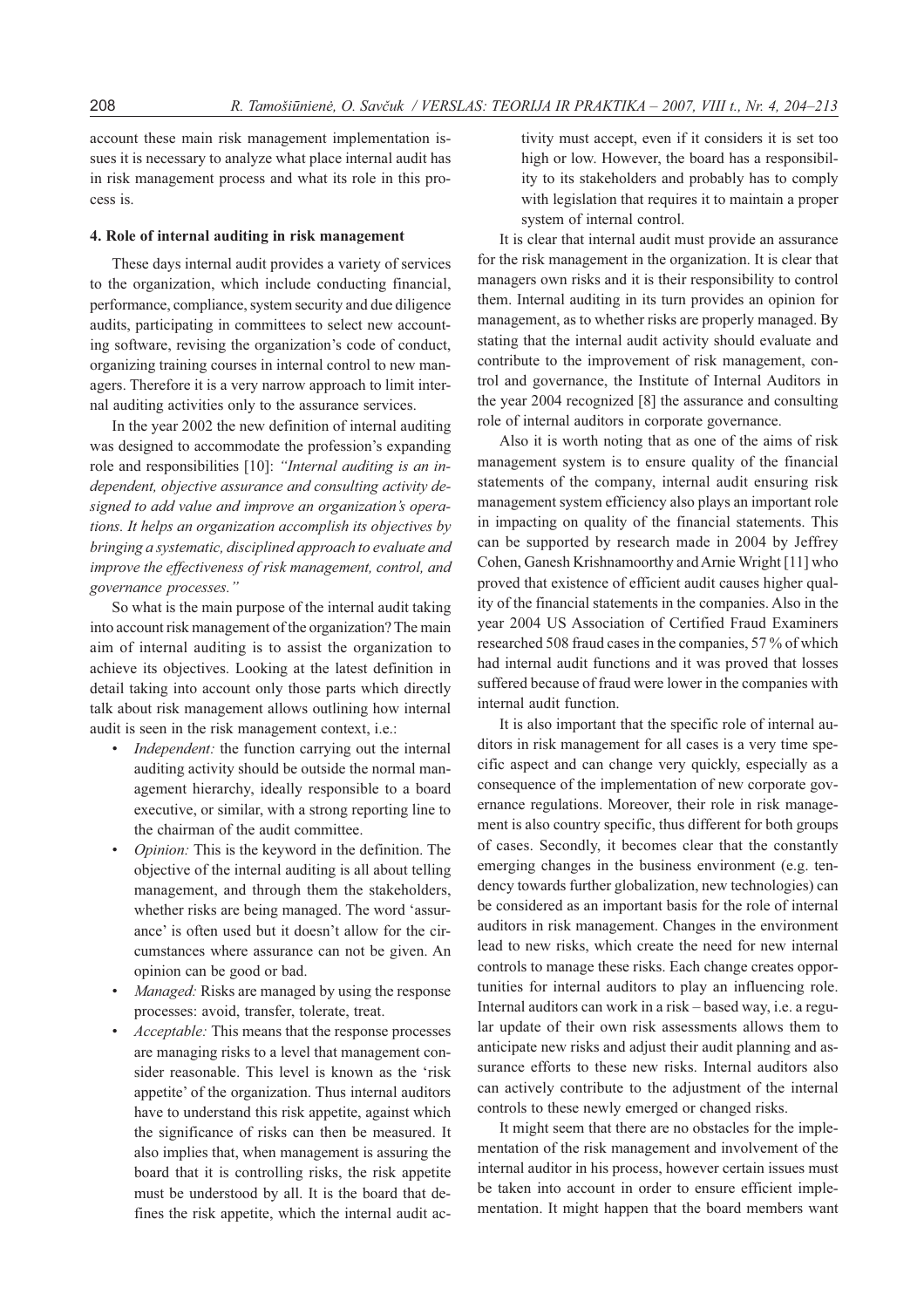and must be aware of what risk management is, why they need to be involved and how it can benefit the company financially and strategically. Without effective top down, ongoing board support, no risk management initiative can be successful, particularly if sufficient ongoing resources are not provided. Risk management is a long-term investment that needs involvement of board members, executives and employees at all levels.

### 5. Risk management in Lithuanian organizations

Referring to the conclusion that risk management system efficiency ensures quality of the financial statements and presentation of true and fair view of the financial position of the company and internal audit ensures that risk management system operates efficiently, which can also be related to the quality of the financial statements, we have performed the research of the financial statements for the year 2006 in 30 Lithuanian companies, selected from 300 biggest companies based on the turnover for the year 2006 [12].

During the research the quality of the financial statements was analyzed, i.e. estimating the value and significance of the adjustments made to the profits and equity of the companies analyzed during the external audit performed

in the year 2006. Also during the research statistical analysis of the significance in adjustments in companies with internal audit and without internal audit were analyzed to research whether internal audit in Lithuanian companies is efficient with respect to ensuring efficient risk management system, the efficiency of which is measured by quality of financial statements.

The results of the research are provided in Table 1. There is a summary of the adjustments made to profit and equity of the analyzed companies during the external audit for the year 2006. The adjustments indicate quantified risk impact on the financial statements of the company and reflect inefficiency of the risk management system, which allowed mistakes or even deliberate misstatements to be omitted in the financial statements thus overstating or understating operational results and value of equity in the companies analyzed.

Table 1 provides groups of adjustments to profit and equity combined by separate type. Frequency and significance of such adjustments is provided, i.e. how many times the adjustment of a particular type was made by 30 companies during the audit and the significance of each adjustment group comparing to profit and equity, i.e. adjustment

|  |  |  |  | <b>Table 1.</b> Analysis of the adjustments to the financial statements of Lithuanian companies |  |
|--|--|--|--|-------------------------------------------------------------------------------------------------|--|
|  |  |  |  |                                                                                                 |  |

| Type of adjustment                                                       | Profit        | Frequency      | Sign., % | Equity        | Frequency      | Sign., $%$ |
|--------------------------------------------------------------------------|---------------|----------------|----------|---------------|----------------|------------|
| Non-adjusted financial<br>statements*                                    | 566,099,404   |                |          | 7,035,890,989 |                |            |
| Long-term accounts<br>receivable discounting                             | 2,708,015     | 3              | 0.48     | $-4,318,160$  | $\mathbf{1}$   | 0.06       |
| Vacation pay accrual                                                     | $-5,314,423$  | 6              | 0.94     | $-1,694,958$  | 3              | 0.02       |
| Additional revenue<br>accrual                                            | 7,758,571     | 5              | 1.37     | 153,874       | $\mathbf{1}$   | 0.00       |
| Additional expenses<br>accrual (decrease in<br>accrual)                  | 56,624,737    | 25             | 10.00    | $-15,034,790$ | 9              | 0.21       |
| Depreciation adjustment                                                  | $-2,338,557$  | 9              | 0.41     | $-1,679,917$  | 3              | 0.02       |
| Accounting for deferred<br>tax                                           | $-21,847,358$ | 23             | 3.86     | 103,494,521   | 10             | 1.47       |
| Provision for doubtful<br>accounts receivable<br>(decrease in provision) | 9,097,741     | 15             | 1.61     | $-861,155$    | 3              | 0.01       |
| Investments' value<br>adjustment                                         | $-1,230,937$  | $\overline{4}$ | 0.22     | 3,474,864     | 3              | 0.05       |
| Consumed inventory<br>write off                                          | $-659.313$    | 6              | 0.12     | $-498.194$    | 2              | 0.01       |
| Inventory value<br>adjustment                                            | $-9,033,653$  | 10             | 1.60     | $-628,668$    | 3              | 0.01       |
| Fixed assets value<br>adjustment                                         | $-8,134,429$  | 8              | 1.44     | 41,418,283    | $\overline{4}$ | 0.59       |
| Adjusted audited<br>financial statements**                               | 593,729,799   | 114            |          | 7,159,716,688 | 42             |            |
| Total amount of<br>adjustments                                           | 27,630,395    |                |          | 123,825,700   |                |            |
| Absolute amount of<br>adjustments                                        | 124,747,733   |                |          | 173,257,384   |                |            |
| Change in profit (equity)                                                | 4.88 $%$      |                |          | 1.76 $%$      |                |            |
| Absolute change in<br>profit (equity)                                    | 22.04 %       |                |          | 2.46 $%$      |                |            |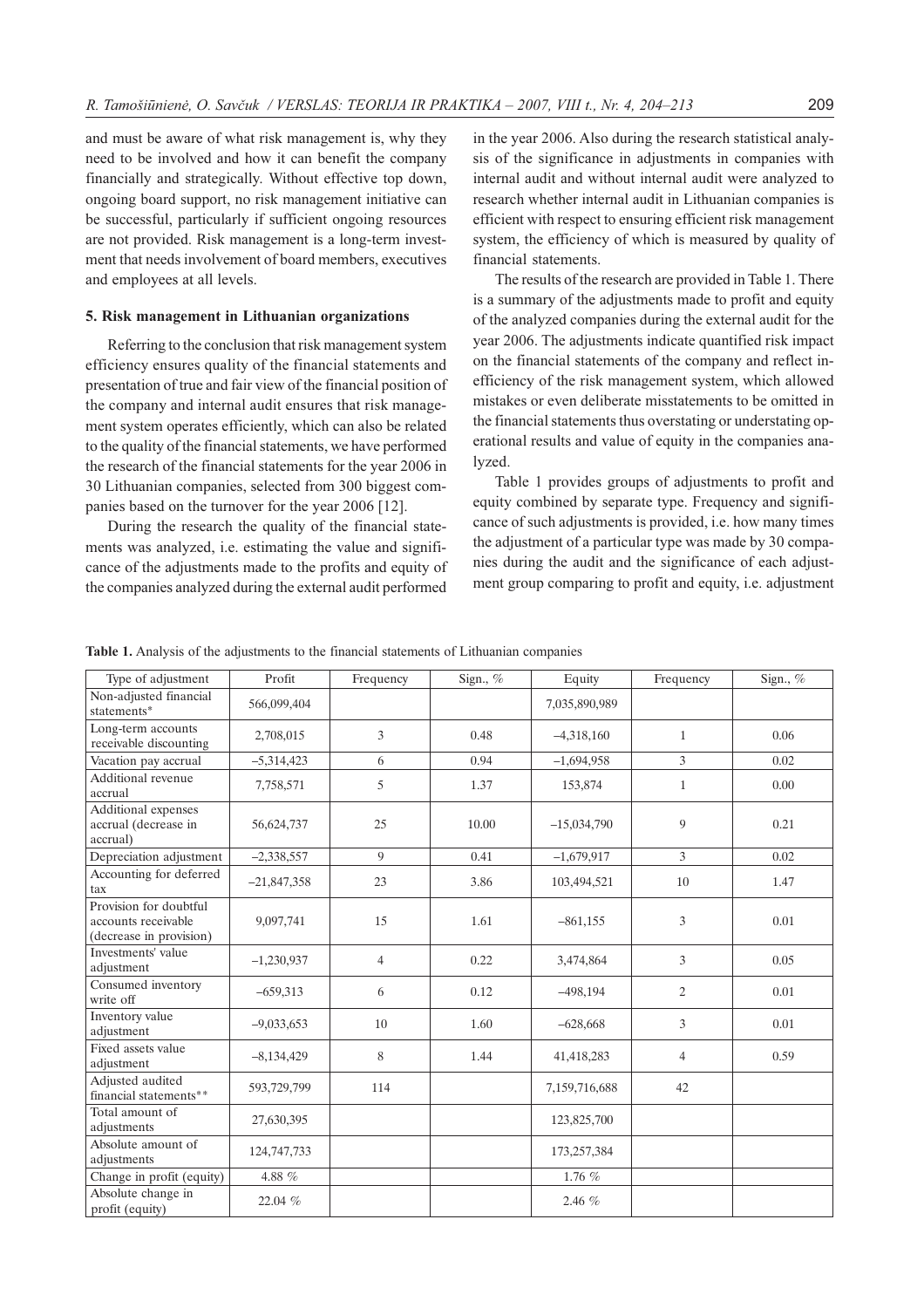percentage comparing its value to the non-audited profit or equity. Taking into account impact of the adjustments on the profit and equity in 30 companies, Table 1 provides total and absolute (sum of all absolute adjustments amounts) amount of adjustments, total and absolute change in profit and equity. Summarizing profit adjustments made during the audit, profit of all analyzed companies increased by 27,630 thousand LTL or 4.88 %, and equity increased by 123,826 thousand LTL or 1.76% respectively.

At first glance the total percentage change is not significant, however total value of separate adjustment types is significant, which indicates that risk management in the Lithuanian companies is not efficient. Such a conclusion can be supported by the analysis of absolute amount of adjustments. As separate adjustments have separate impact (negative or positive) on profit and equity, it is very important to take into account absolute amount of the adjustments, which comparing to the total amount of adjustments is very significant, i.e. 22.04 % of non-audited profit and respectively 2.46 % of non-audited equity. Respective absolute amounts of adjustments are 124,747 thousand LTL and 173,257 thousand LTL.

As it is indicated in Table 1 the most frequent and significant adjustments on profit are additional expenses accruals (decrease in accrual), accounting for deferred tax, provisions for doubtful accounts receivable, inventory value adjustment, fixed assets value and depreciation adjustments. With respect to equity, significance of adjustments is lower as external audit in the analyzed companies is performed each year and during previous years the companies already accounted for the adjustments in the financial statements.

Further there is a short description of the most significant adjustments:

Additional expenses accruals (decrease in accrual). Frequency and significance are 25 and 10 % with respect to profit, and with respect to equity  $-9$  and 0.21 %. These adjustments represent accounting for expenses not included into the financial statements or decrease of overstated expenses. With respect to profit these adjustments are very significant, it is obvious that Lithuanian companies tend to understate profit, as due to the adjustments expenses accruals are decreased, i.e. these adjustments increase profit.

Accounting for deferred tax. According to IFRS and BAS it is required to account for deferred tax impact, i.e. asset or liability – future decrease or increase in profit tax payable due to differences in financial accounting and tax treatment of income and expenses. In case deferred tax is not accounted for financial statements and profit is misstated – incorrect value of assets, liabilities and result. Frequency in this group is 23 from profit perspective, which means that in 23 companies such adjustment was required, from equity perspective the adjustment was made in 10 companies. As it was mentioned before, companies tend to understate profits overstating expenses, therefore during external audit when expenses accruals are decreased, profit increases and this causes significant increase in profit tax liability and additional profit tax expenses.

Provision for doubtful account receivable (provision decrease). With respect to profit frequency and significance it is 15 and 1.61 %, with respect to equity – 3 and 0.01 %. It is obligatory to account for provisions in accordance with IFRS and BAS in order to provide true and fair value of accounts receivable in the financial statements. This is important not only to comply with the requirements of the accounting standards, but also for management and business decisions. Summarized amount of this type adjustments indicated that companies tend to understate profits, i.e. decrease true value of accounts receivable.

Inventory value adjustments. With respect to profit frequency and significance it is 10 and 1.60 %, with respect to equity  $-3$  and 0.01 %. These adjustments include adjustment to the value of inventory due to obsolete, damaged and slow moving items in order to estimate fair value of inventory, and also accounting for net realizable value of the inventory required when realizable value of the inventory is lower that its cost.

Fixed assets value and depreciation adjustments. Fixed assets value adjustments frequency and significance with respect to profit is 8 and 1.44 %, with respect to equity  $-4$ and 0.59 %. Depreciation adjustments frequency and significance is respectively 9 and 0.41 % and 3 and 0.02 %. Taking into account frequency approximately in 57 % of companies such adjustments were made during 2006, however with respect to all companies such adjustments are not very significant, however in case of a separate company such adjustments are very important as they are not only misstating profit, but also true value of fixed assets the company owns, which is very important to investors, creditors and owners. The main reasons due to which the frequency of this group adjustments is so high are that four companies tend to avoid estimation of fixed assets value impairment due to non-used or obsolete fixed assets, thus the value of fixed assets is overstated which misstates the users of the financial statements.

Fig. 2 provides a summary of significance of absolute adjustments with respect to profits in all the 30 companies included into the research. It can be noticed that in 5 companies the significance of the adjustments is more than 100 %, i.e. higher that the profit amount. In company No. 11 the absolute amount of adjustments 8 times exceeds the profit. According to the results of the research it is obvious that risk management in Lithuanian companies is not efficient, which can be proved by the quality of the financial statements, i.e. the financial statements of the companies with respect to profit are significantly adjusted during the external audit. Therefore efficient risk management methodology and its implementation is very important and urgent for the Lithuanian companies.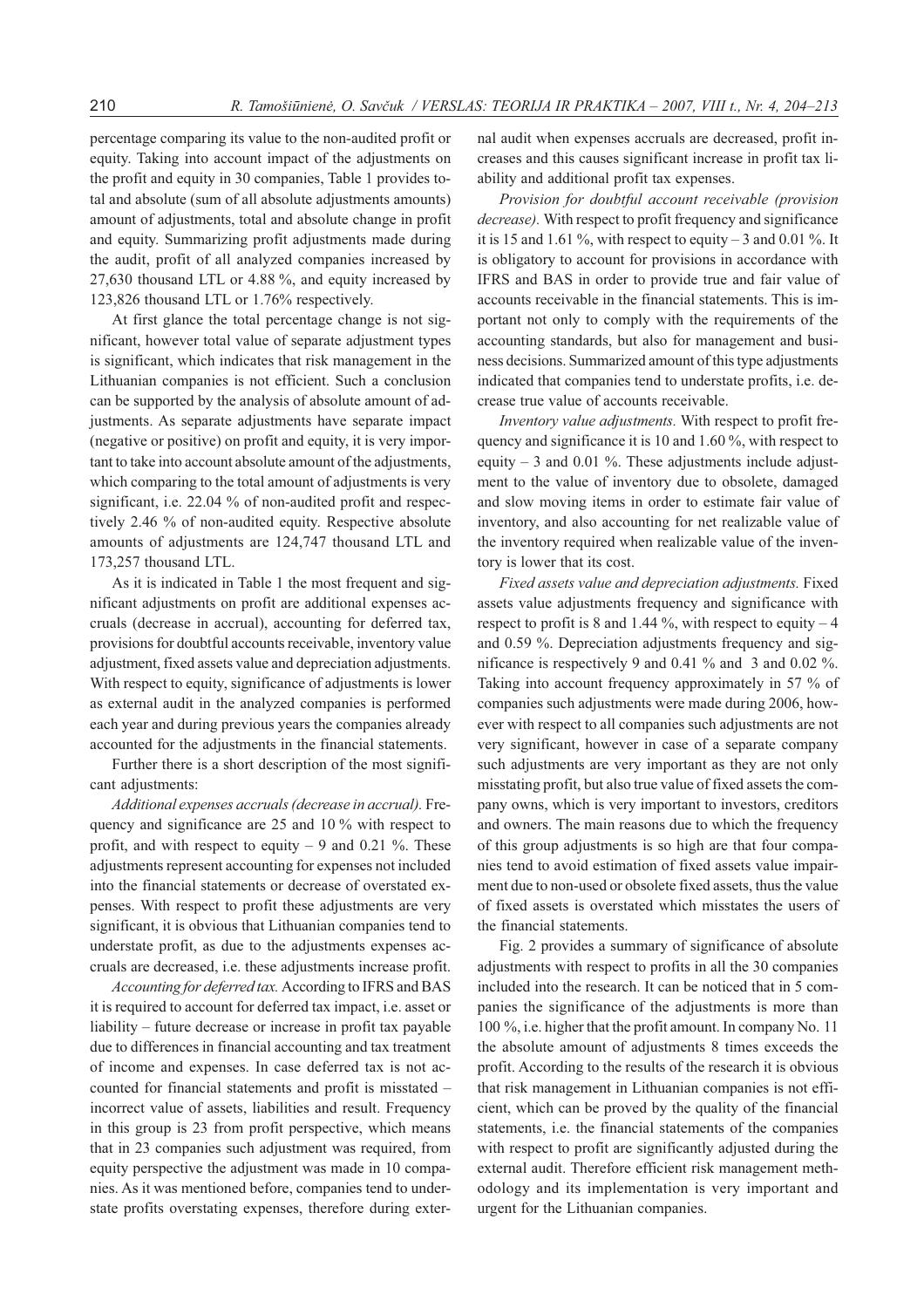As it was mentioned above internal audit impacts on quality of financial statements, as its role is to provide assurance for the efficiency of risk management system in the company and assist the company with the improvement of this efficiency, however only efficient internal audit can properly play this role. In order to determine whether in Lithuanian companies internal audit is efficient, applying statistical tests we have compared significance of absolute adjustments in companies with and without internal audit. Out of 30 companies only 9 have internal audit. F test was applied to determine whether distribution in significance of adjustments has same shape distributions in the group of companies with internal audit and in the group of companies without internal audit. F test was performed to select further statistical tests for the purpose of the difference analysis between two groups.

In Table 2 F test results are summarized. As F (calculated) > F Critical and  $P < 0.05$ , the significance of adjustments in the group has different shape distributions, i.e. null hypothesis that groups have same shape distributions is rejected.

Based on the F test results further in order to determine whether internal audit existence has an impact on the significance of the adjustments in the analyzed companies Median and Fisher statistical tests were applied. Table 3 summarizes the results of these tests.

Median and Fisher tests are applied to analyze groups with different shape distributions and determine whether the certain data, i.e. significance of absolute adjustments, is the same or different within the groups, which are composed based on the existence/non-existence of internal audit. Applying Median test medians in the groups are calculated, significance in the groups is combined by the criteria whether more or less than total median significance and the results are further used in Fisher test. Under Fisher test statistical significance  $P > 0.05$ , therefore the significance of absolute adjustments in the companies having internal audit is not statistically different comparing to the significance of absolute adjustments in the companies without internal audit, i.e. null hypothesis that the significance of adjustments in the groups is the same cannot be rejected. The results mean that internal audit function in Lithuanian companies is not effective as it cannot assure the quality of the financial statements, which is impacted by the risk management system, for which internal audit provided assurance. Therefore in Lithuania internal audit development and efficiency assurance methodology is necessary in order for Lithuanian companies to have a possibility to implement efficient internal function or develop the existing one and have an excellent means supporting the company in risk management processes and gaining competitive advantage in today's complex and dynamic environment.



Fig. 2. Absolute significance of adjustments to profit

Table 2. F test results (comparing distribution in two groups)

|                              | Group without<br>internal audit | Group with<br>internal audit |
|------------------------------|---------------------------------|------------------------------|
| Mean                         | 1.0230                          | 0.4554                       |
| Standard deviation           | 3.7898                          | 0.6264                       |
| No. of items in the<br>group | 21                              | 9                            |
| Df                           | 20                              | 8                            |
| F (calculated)               | 6.0501                          |                              |
| $P(F \le f)$ one-tail        | 0.0067                          |                              |
| $P(F \le f)$ two-tail        | 0.0134                          |                              |
| F Critical one-tail          | 3.1503                          |                              |

Table 3. Statistical tests on existence/non-existence of internal audit

| Median<br>test           | N <sub>0</sub>    | $\lt =$<br>$\geq$ |       | Median   |  |  |  |  |
|--------------------------|-------------------|-------------------|-------|----------|--|--|--|--|
| Without IA               | 21<br>10          |                   | 11    | 34.5 $%$ |  |  |  |  |
| With IA                  | 9                 | 5                 | 4     | 12.4 $%$ |  |  |  |  |
| Total median = $30.74\%$ |                   |                   |       |          |  |  |  |  |
| <b>Fisher test</b>       | $\lt =$<br>median | $>$ median        | Total |          |  |  |  |  |
| Without IA               | 10                | 11                | 21    |          |  |  |  |  |
| With IA                  | 5                 | 4                 | 9     |          |  |  |  |  |
| Total                    | 15                | 15                | 30    |          |  |  |  |  |
| 2-tailed p               | 1.0000            | p > 0.05          |       |          |  |  |  |  |

### 6. Conclusions

It is obvious that currently all the organizations have been challenged to find a robust way to qualify, quantify and manage operational risks, i.e. establish and implement efficient corporate governance, which is understood as a structure through which the objectives of an organization are set and provided with certain means, which ensure the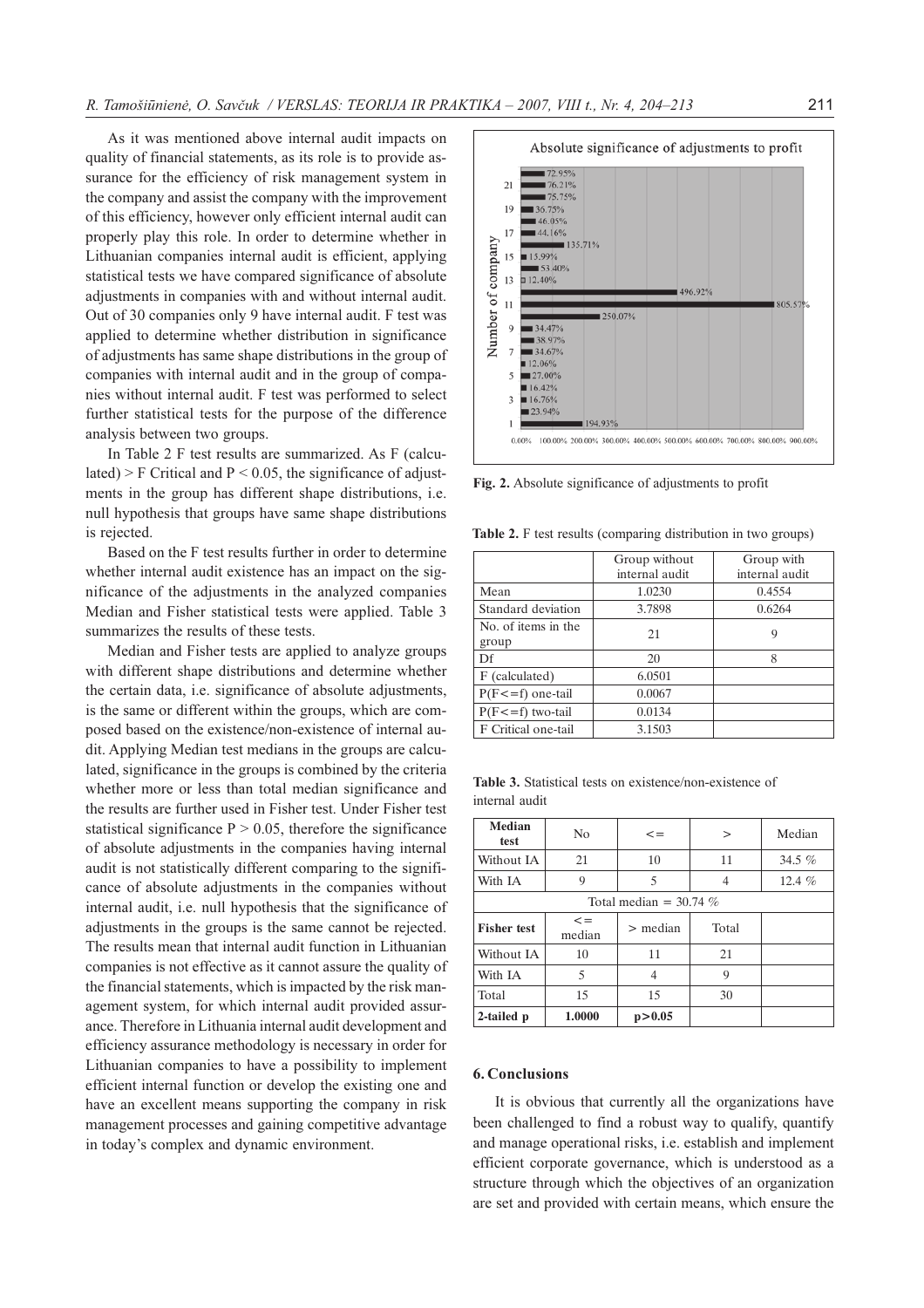risks facing the organization in achieving its goals are being identified, assessed and managed. It is important to understand and take into account that risk includes favorable and unfavorable circumstances which impact on the ability of the organization to meet its objectives. If there are no objectives, there is no risk. The risk is linked to the objectives of the organization. Unfavorable circumstances create obstacles for the organization to meet its objectives, however in the current fast changing business environment with intense competition only those organizations which are able to exploit favorable circumstances and achieve competitive advantage simultaneously meeting its objectives can survive and flourish.

Risk management can be understood as the process of planning, organizing, leading, and controlling the activities of an organization to minimize the effects of the risk on an organization's capital and earnings. Risk management also expands the process to embrace not just risks associated with accidental losses but also financial, strategic, operational, and other risks. Risk management goes beyond normal accounting rules for writing down the assets and liabilities of a firm, working further to place a value both on the true market value of an item as well as on the risk associated with that item. Implementing efficient risk management framework the companies gain the ability to identify, assess, measure, monitor, and report on their business risks; determine the degree to which these risks are being mitigated in accordance with established risk tolerances; and respond appropriately to the various risks. Also efficient risk management is directly related to the quality of the financial statements and companies having efficient risk management system are able to guarantee high quality of the financial statements. In this process internal audit plays a very important role by giving assurance for the risk management processes, assurance that risks are correctly evaluated, evaluating risk management process, evaluating the reporting of key risks and reviewing management of the key risks and the company is able to assure quality of the financial statements. These developments are very important for Lithuanian companies.

Based on the research performed in 30 biggest Lithuanian companies, in current dynamic and growing economy they still do not have efficient risk management, and governance processes are not able to assure quality of the financial statements, i.e. the financial statements with respect to profit and equity are being significantly adjusted during the external audit. Also internal audit function if it exists in Lithuanian companies is not efficient and not able to assist the company in implementing proper risk management and governance system ensuring preparation and provision of high quality financial statements, which are very important for investors, creditors, suppliers, owners. Therefore for Lithuanian companies it is extremely important to implement risk management methodologies in practice, improve risk management system efficiency and develop internal audit to have a value added support assuring efficiency of risk management and quality of the financial reporting.

## References

- 1. BOOKAL, L. Strengthening the internal auditor's role in the governance process. 2003. 34 p.
- 2. TAMOŠIŪNIENĖ, R.; SAVČUK, O. Role of internal audit in organizational governance. November 2005, International Scientific Conference, Gabrovo.
- 3. WIKIPEDIA Free Encyclopedia. Available from Internet: <http://en.wikipedia.org>.
- 4. SELIM, G. AND MCNAMEE, D. Risk management and internal auditing: What are the essential building blocks for a successful paradigm change. International Journal of Auditing, 1999, Vol. 3, No. 2, p. 147–155.
- 5. GRIFFITHS, D. Risk based internal auditing an introduction. March, 2006. Available from Internet: <www.internalaudit.biz>.
- 6. PETERSON, J. R. Ready for ERM? ABA Banking Journal, January 2006, p. 19–23.
- 7. COMMITTEE OF SPONSORING ORGANIZATIONS OF THE TREADWAY COMMISSION. Enterprise risk management framework, September 2004. Available from Internet: <www.erm.coso.org>.
- 8. Institute of internal auditors. The role of internal auditing in enterprise-wide risk management. IIA, September 29, 2004. 8 p.
- 9. TAMOŠIŪNIENĖ, R.; SAVČUK, O. Risk management in organization – role of internal auditing. In 4th International Scientific Conference "Business and Management 2006", Vilnius Gediminas Technical University, Conference Material.
- 10. Institute of internal auditors. Standards for the professional practice of internal auditing, IIA, UK, 2002. 32 p.
- 11. COHEN, J.; KRISHNAMORTHY, G.; WRIGHT, A. The corporate governance mosaic and financial reporting quality. Journal of Accounting Literature, 2004, p. 87–152.
- 12. AMADEUS DATABASE. Data on top 300 Lithuanian companies based on the turnover for 2006.